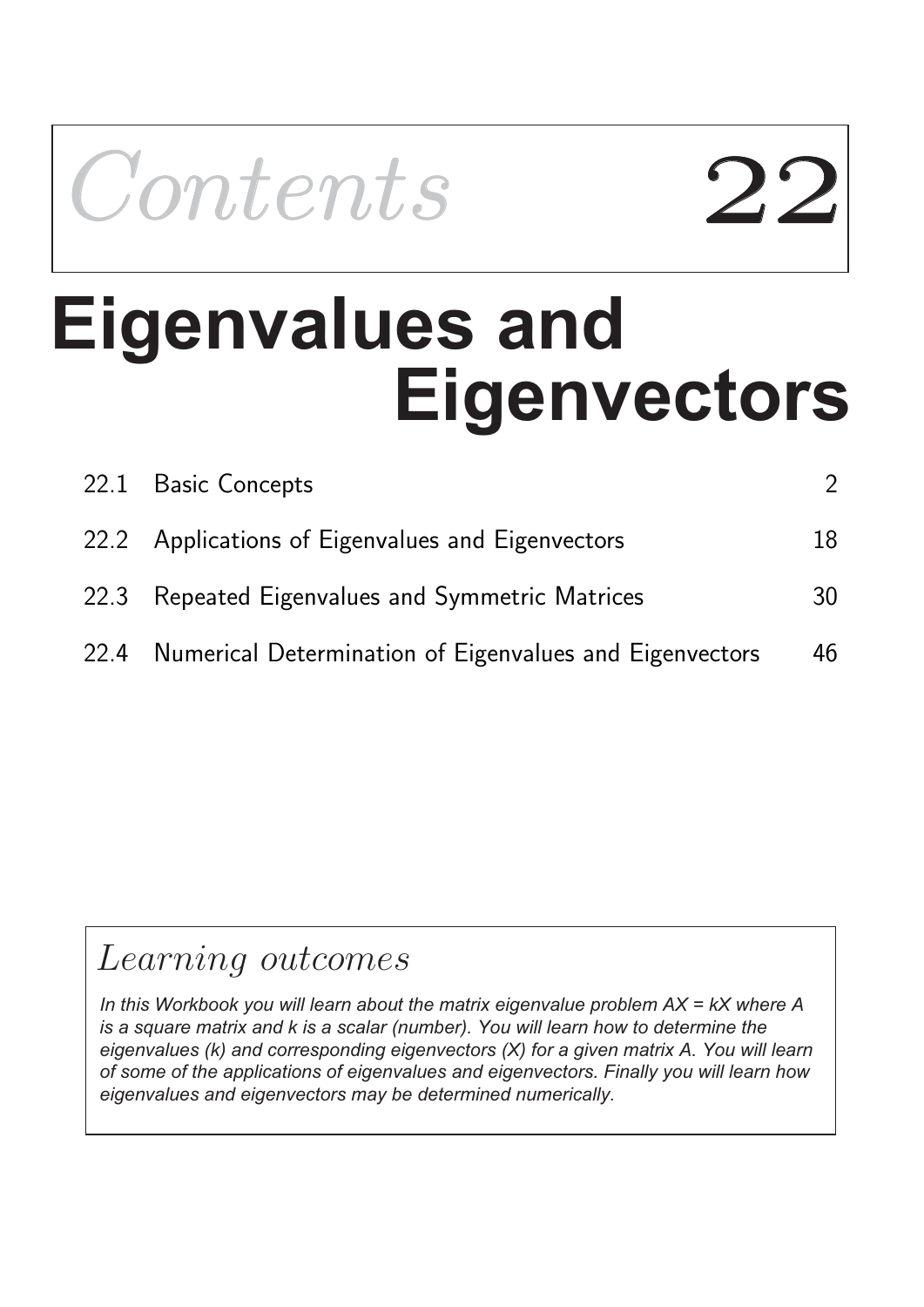## **Basic Concepts**





From an applications viewpoint, eigenvalue problems are probably the most important problems that arise in connection with matrix analysis. In this Section we discuss the basic concepts. We shall see that eigenvalues and eigenvectors are associated with square matrices of order  $n \times n$ . If n is small (2 or 3), determining eigenvalues is a fairly straightforward process (requiring the solutiuon of a low order polynomial equation). Obtaining eigenvectors is a little strange initially and it will help if you read this preliminary Section first.

| Prerequisites                           | • have a knowledge of determinants and<br>matrices                                 |
|-----------------------------------------|------------------------------------------------------------------------------------|
| Before starting this Section you should | • have a knowledge of linear first order<br>differential equations                 |
| <b>Learning Outcomes</b>                | • obtain eigenvalues and eigenvectors of $2 \times 2$<br>and $3 \times 3$ matrices |
| On completion you should be able to     | • state basic properties of eigenvalues and<br>eigenvectors                        |

✧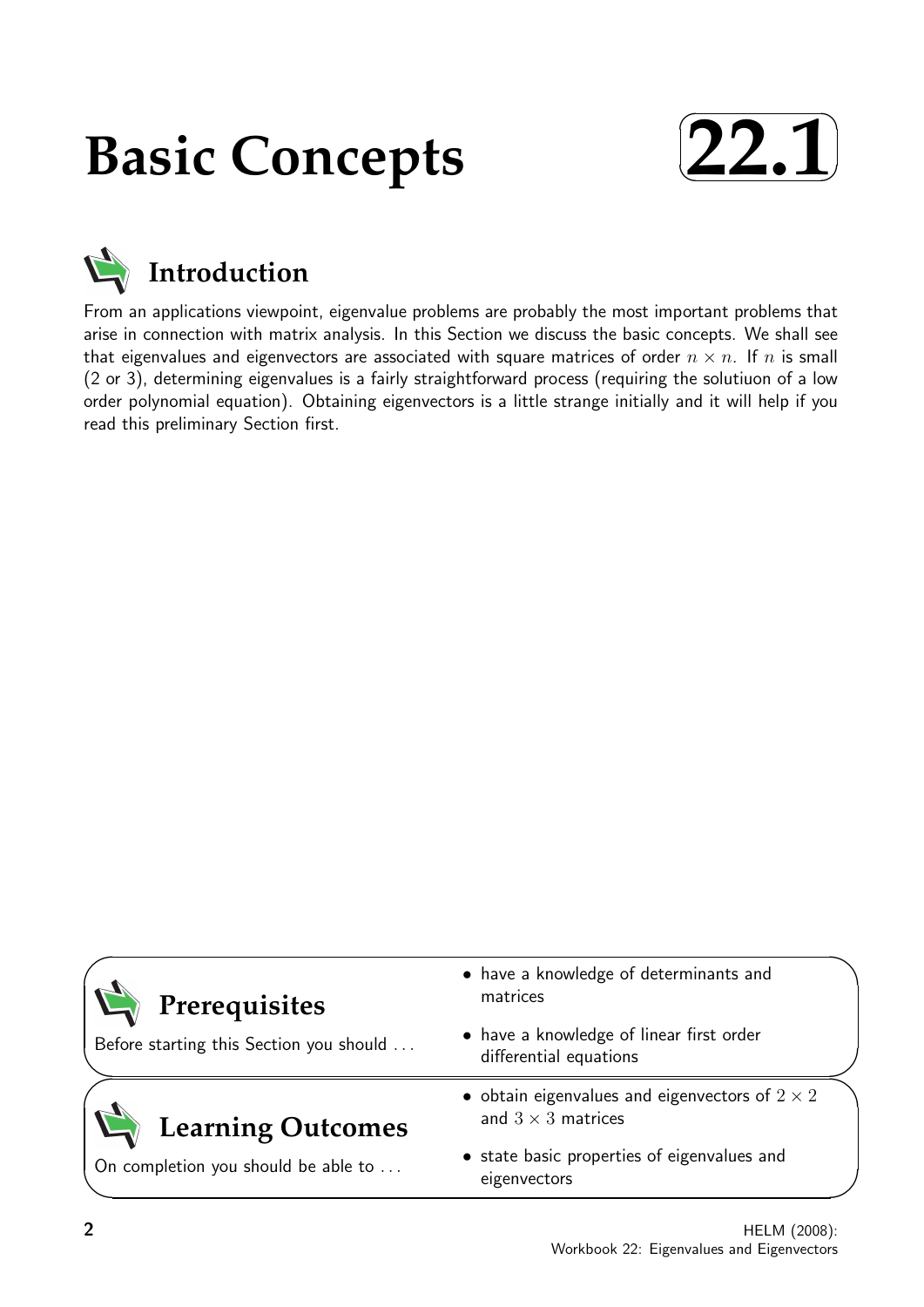

### **1. Basic concepts**

#### **Determinants**

A square matrix possesses an associated determinant. Unlike a matrix, which is an array of numbers, a determinant has a single value.

A two by two matrix  $C =$  $\left[\begin{array}{cc} c_{11} & c_{12} \\ c_{21} & c_{22} \end{array}\right]$ has an associated determinant  $\det\ (C) =$   $c_{11}$   $c_{12}$  $c_{21}$   $c_{22}$  $= c_{11} \, c_{22} - c_{21} \, c_{12}$ 

(Note square or round brackets denote a matrix, straight vertical lines denote a determinant.)

A three by three matrix has an associated determinant

$$
\det(C) = \begin{vmatrix} c_{11} & c_{12} & c_{13} \\ c_{21} & c_{22} & c_{23} \\ c_{31} & c_{32} & c_{33} \end{vmatrix}
$$

Among other ways this determinant can be evaluated by an "expansion about the top row":

| det(C) = $c_{11}$ $\begin{vmatrix} c_{22} & c_{23} \ c_{32} & c_{33} \end{vmatrix}$ - $c_{12}$ $\begin{vmatrix} c_{21} & c_{23} \ c_{31} & c_{33} \end{vmatrix}$ + $c_{13}$ $\begin{vmatrix} c_{21} & c_{22} \ c_{31} & c_{32} \end{vmatrix}$ |  |  |  |  |  |  |
|-----------------------------------------------------------------------------------------------------------------------------------------------------------------------------------------------------------------------------------------------|--|--|--|--|--|--|
|                                                                                                                                                                                                                                               |  |  |  |  |  |  |

Note the minus sign in the second term.

**Task**  
\n
$$
\text{det}(A) = \begin{vmatrix} 4 & 6 \\ 3 & 1 \end{vmatrix} \qquad \text{det}(B) = \begin{vmatrix} 4 & 8 \\ 1 & 2 \end{vmatrix} \qquad \text{det}(C) = \begin{vmatrix} 6 & 5 & 4 \\ 2 & -1 & 7 \\ -3 & 2 & 0 \end{vmatrix}
$$

**Your solution**  
\n**Answer**  
\n
$$
\det A = 4 \times 1 - 6 \times 3 = -14
$$
\n
$$
\det B = 4 \times 2 - 8 \times 1 = 0
$$
\n
$$
\det C = 6 \begin{vmatrix} -1 & 7 \\ 2 & 0 \end{vmatrix} - 5 \begin{vmatrix} 2 & 7 \\ -3 & 0 \end{vmatrix} + 4 \begin{vmatrix} 2 & -1 \\ -3 & 2 \end{vmatrix} = 6 \times (-14) - 5(21) + 4(4 - 3) = -185
$$

A matrix such as  $B =$  $\left[\begin{array}{cc} 4 & 8 \ 1 & 2 \end{array}\right]$  in the previous task which has zero determinant is called a **singular** matrix. The other two matrices A and C are non-singular. The key factor to be aware of is as follows: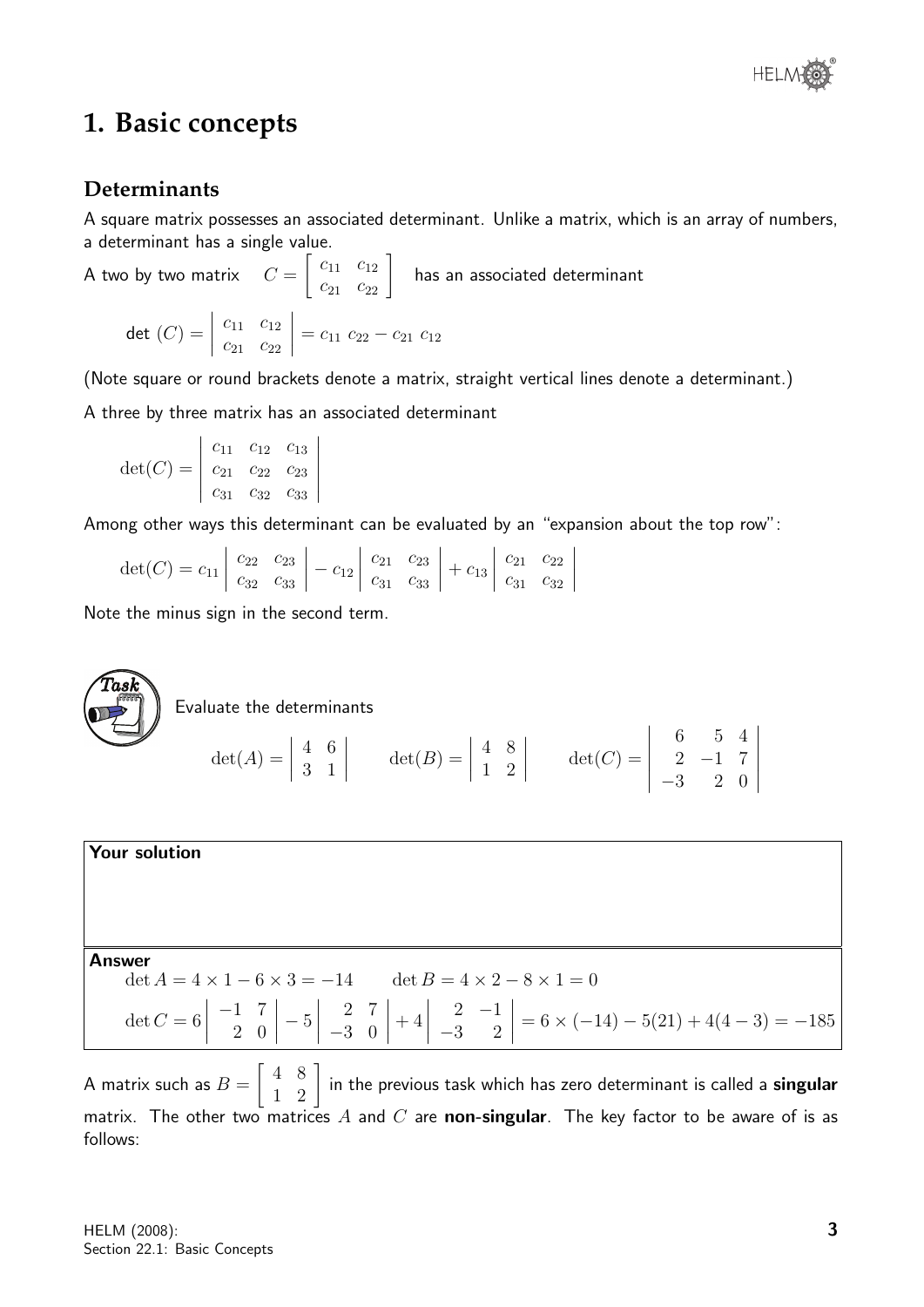

Any non-singular  $n \times n$  matrix  $C$ , for which  $\det(C) \neq 0$ , possesses an inverse  $C^{-1}$  i.e.

 $CC^{-1} = C^{-1}C = I$  where I denotes the  $n \times n$  identity matrix

A singular matrix does not possess an inverse.

#### **Systems of linear equations**

We first recall some basic results in linear (matrix) algebra. Consider a system of n equations in  $n$ unknowns  $x_1, x_2, \ldots, x_n$ :

 $c_{11}x_1 + c_{12}x_2 + \ldots + c_{1n}x_n = k_1$  $c_{21}x_1 + c_{22}x_2 + \ldots + c_{2n}x_n = k_2$  $\frac{1}{2} + \frac{1}{2} + \dots + \frac{1}{2} = 1$  $c_{n1}x_1 + c_{n2}x_2 + \ldots + c_{nn}x_n = k_n$ 

We can write such a system in matrix form:

 $\sqrt{ }$   $c_{11}$   $c_{12}$  ...  $c_{1n}$  $c_{21}$   $c_{22}$  ...  $c_{2n}$ . . . . . . . . . . . .  $c_{n1}$   $c_{n2}$  ...  $c_{nn}$ 1  $\begin{array}{c} \begin{array}{c} \begin{array}{c} \end{array} \\ \begin{array}{c} \end{array} \end{array} \end{array}$  $\sqrt{ }$   $\overline{x}_1$  $\overline{x_2}$ . . .  $\bar{x}_n$ 1  $\begin{array}{c} \begin{array}{c} \begin{array}{c} \end{array} \\ \begin{array}{c} \end{array} \end{array} \end{array}$ =  $\sqrt{ }$  $\begin{array}{c} \begin{array}{c} \begin{array}{c} \end{array} \\ \begin{array}{c} \end{array} \end{array} \end{array}$  $k_1$  $k<sub>2</sub>$ . . .  $k_n$ 1  $\begin{array}{c} \begin{array}{c} \begin{array}{c} \end{array} \\ \begin{array}{c} \end{array} \end{array} \end{array}$ , or equivalently  $CX = K$ .

We see that  $C$  is an  $n\times n$  matrix (called the coefficient matrix),  $X=\{x_1,x_2,\ldots,x_n\}^T$  is the  $n\times 1$ column vector of unknowns and  $K=\{k_1,k_2,\ldots,k_n\}^T$  is an  $n\times 1$  column vector of given constants.

The zero matrix will be denoted by O.

If  $K \neq O$  the system is called **inhomogeneous**; if  $K = O$  the system is called **homogeneous**.

#### **Basic results in linear algebra**

Consider the system of equations  $CX = K$ .

We are concerned with the nature of the solutions (if any) of this system. We shall see that this system only exhibits three solution types:

- The system is consistent and has a unique solution for  $X$
- The system is consistent and has an infinite number of solutions for  $X$
- The system is inconsistent and has no solution for  $X$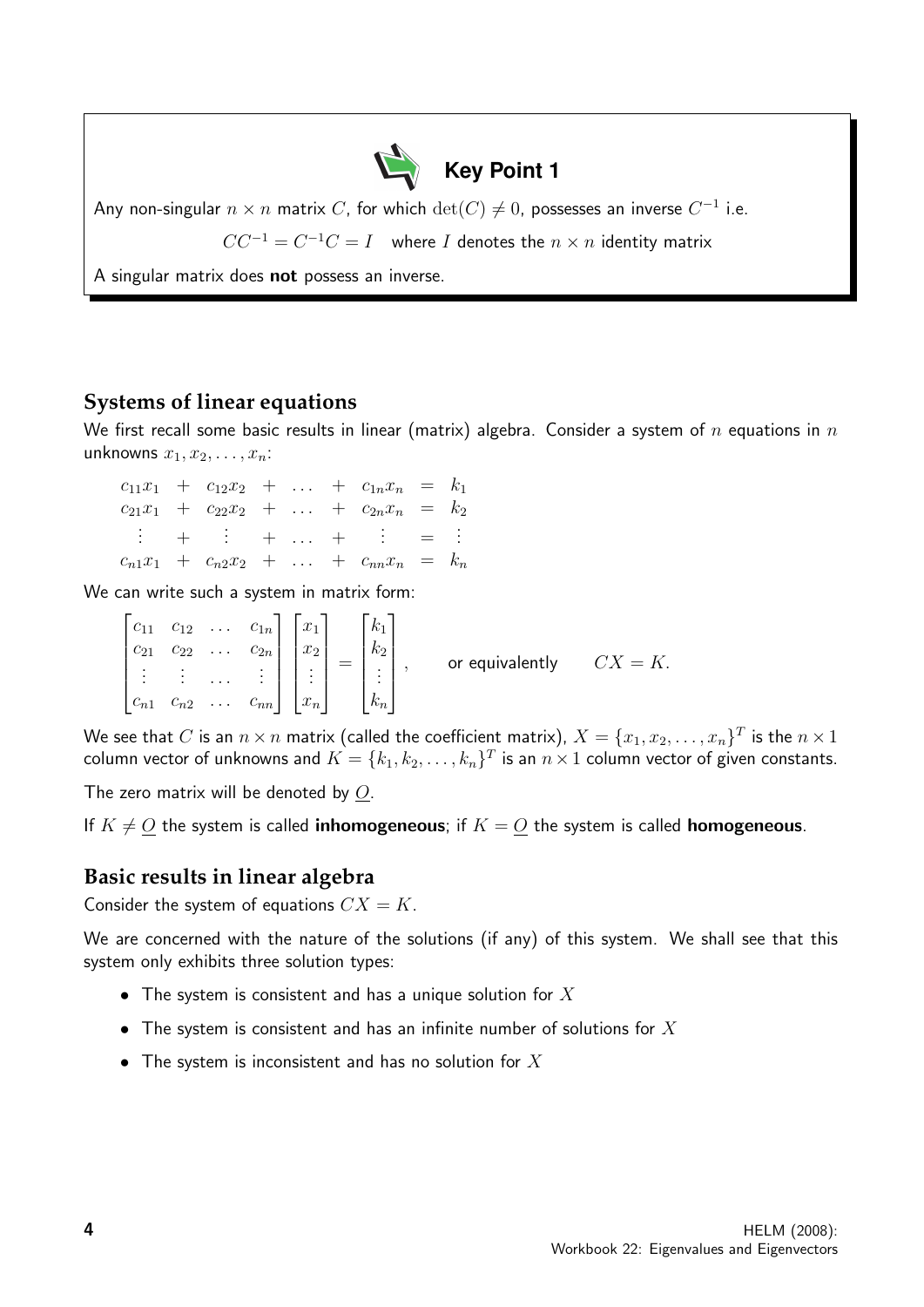

There are two basic cases to consider:

 $\det(C) \neq 0$  or  $\det(C) = 0$ 

**Case 1**:  $det(C) \neq 0$ 

In this case  $C^{-1}$  exists and the **unique** solution to  $CX = K$  is

$$
X = C^{-1}K
$$

**Case 2:**  $det(C) = 0$ 

In this case  $C^{-1}$  does not exist.

- (a) If  $K \neq O$  the system  $CA = K$  has no solutions.
- (b) If  $K = Q$  the system  $CX = Q$  has an **infinite number of solutions.**

We note that a homogeneous system

$$
CX = \underline{O}
$$

has a unique solution  $X = O$  if  $det(C) \neq 0$  (this is called the **trivial solution**) or an infinite number of solutions if  $det(C) = 0$ .

## **Example 1**

 $(Case 1)$  Solve the inhomogeneous system of equations

 $x_1 + x_2 = 1$   $2x_1 + x_2 = 2$ 

which can be expressed as  $CX = K$  where

$$
C = \begin{bmatrix} 1 & 1 \\ 2 & 1 \end{bmatrix} \qquad X = \begin{bmatrix} x_1 \\ x_2 \end{bmatrix} \qquad K = \begin{bmatrix} 1 \\ 2 \end{bmatrix}
$$

#### Solution

Here det $(C)=-1\neq0$ .

The system of equations has the unique solution:

 $\lceil x_1 \rceil$  $\overline{x_2}$ 1 =  $\lceil 1 \rceil$ 0 1

.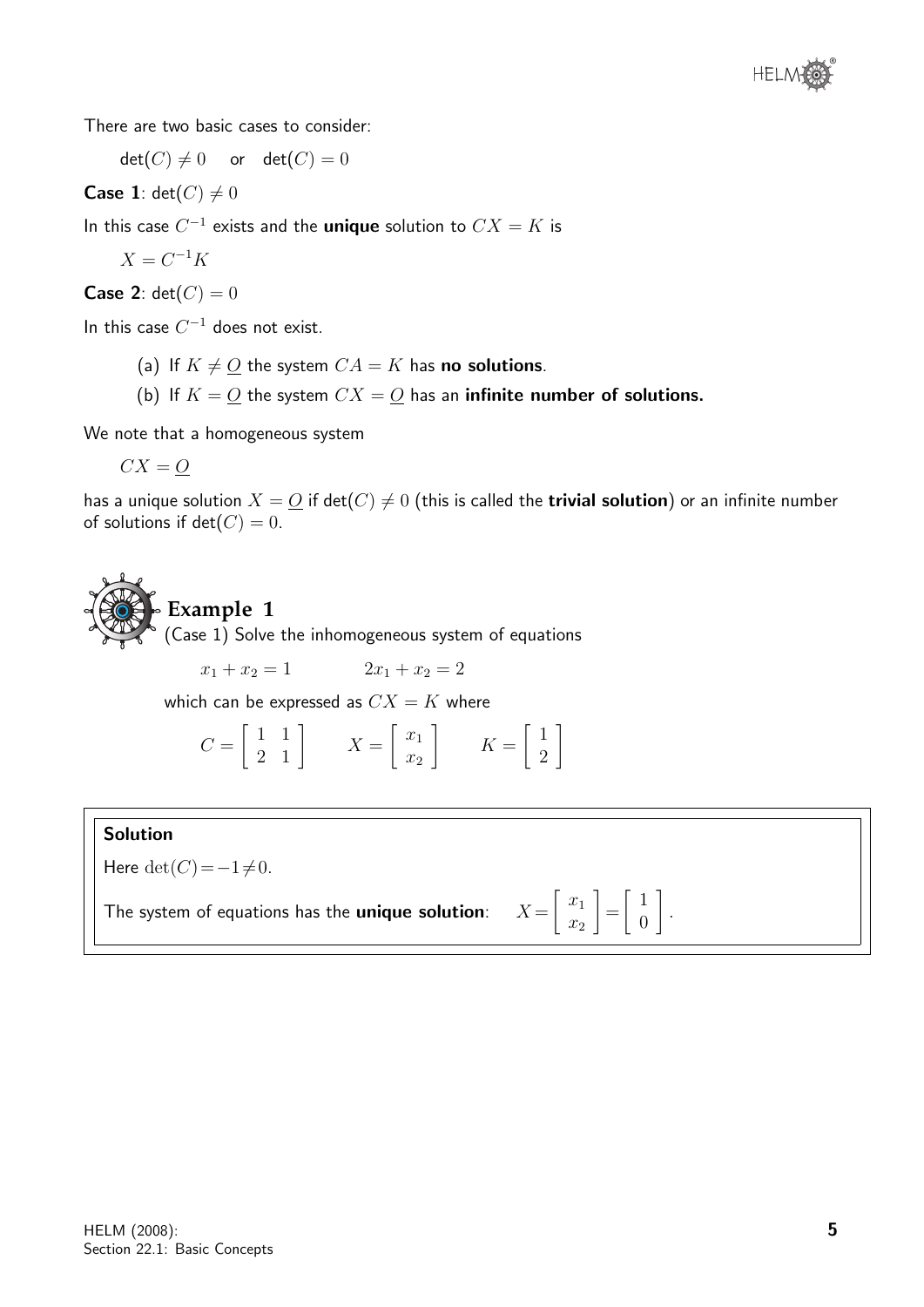

 $x_1 + 2x_2 = 1$  $3x_1 + 6x_2 = 0$ 

#### Solution

Here det  $(C)$  =  $\begin{array}{c} \begin{array}{c} \begin{array}{c} \end{array} \\ \begin{array}{c} \end{array} \end{array} \end{array}$ 1 2 3 6  $= 0$ . In this case there are no solutions.

To see this we see the first equation of the system states  $x_1 + 2x_2 = 1$  whereas the second equation (after dividing through by 3) states  $x_1 + 2x_2 = 0$ , a contradiction.



$$
2x_1 + 2x_2 = 0
$$



#### **A simple eigenvalue problem**

We shall be interested in simultaneous equations of the form:

$$
AX = \lambda X,
$$

where A is an  $n \times n$  matrix, X is an  $n \times 1$  column vector and  $\lambda$  is a scalar (a constant) and, in the first instance, we examine some simple examples to gain experience of solving problems of this type.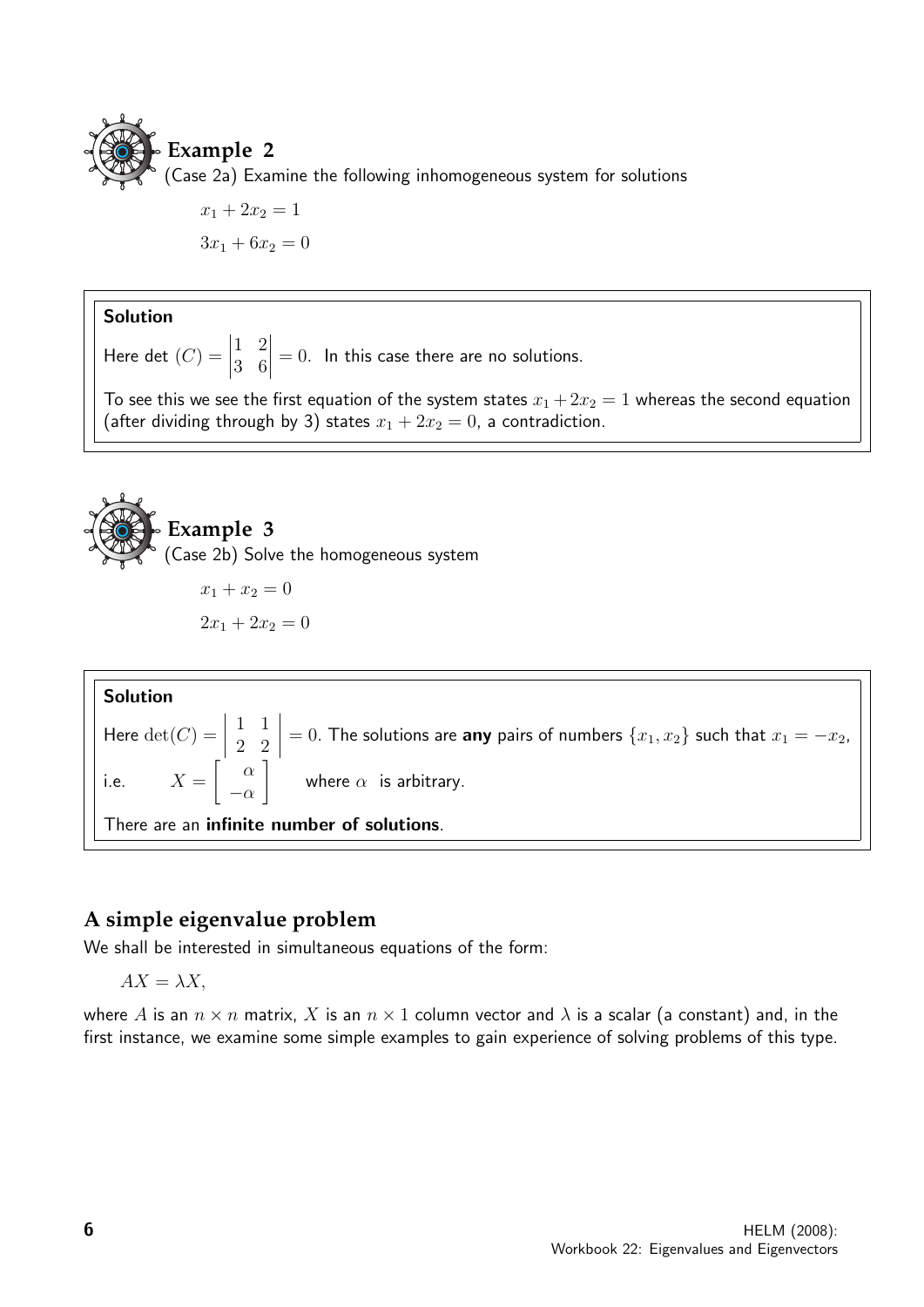

## **Example 4** Consider the following system with  $n = 2$ :

$$
2x + 3y = \lambda x
$$
  

$$
3x + 2y = \lambda y
$$

so that

$$
A = \left[ \begin{array}{cc} 2 & 3 \\ 3 & 2 \end{array} \right] \qquad \text{and} \qquad X = \left[ \begin{array}{c} x \\ y \end{array} \right].
$$

It appears that there are three unknowns  $x, y, \lambda$ . The obvious questions to ask are: can we find  $x, y$ ? what is  $\lambda$ ?

#### Solution

To solve this problem we firstly re-arrange the equations (take all unknowns onto one side);

$$
(2 - \lambda)x + 3y = 0 \tag{1}
$$

$$
3x + (2 - \lambda)y = 0 \tag{2}
$$

Therefore, from equation (2):

$$
x = -\frac{(2-\lambda)}{3}y.\tag{3}
$$

Then when we substitute this into (1)

$$
-\frac{(2-\lambda)^2}{3}y + 3y = 0
$$
 which simplifies to  $[-(2-\lambda)^2 + 9]y = 0.$ 

We conclude that either  $y=0$  or  $9=(2-\lambda)^2$ . There are thus two cases to consider:

#### Case 1

If  $y = 0$  then  $x = 0$  (from (3)) and we get the **trivial solution**. (We could have guessed this solution at the outset.)

#### Case 2

 $9 = (2 - \lambda)^2$ 

which gives, on taking square roots:

 $\pm 3 = 2 - \lambda$  giving  $\lambda = 2 \pm 3$  so  $\lambda = 5$  or  $\lambda = -1$ .

Now, from equation (3), if  $\lambda = 5$  then  $x = +y$  and if  $\lambda = -1$  then  $x = -y$ .

We have now completed the analysis. We have found values for  $\lambda$  but we also see that we cannot obtain unique values for x and y: all we can find is the ratio between these quantities. This behaviour is typical, as we shall now see, of an eigenvalue problem.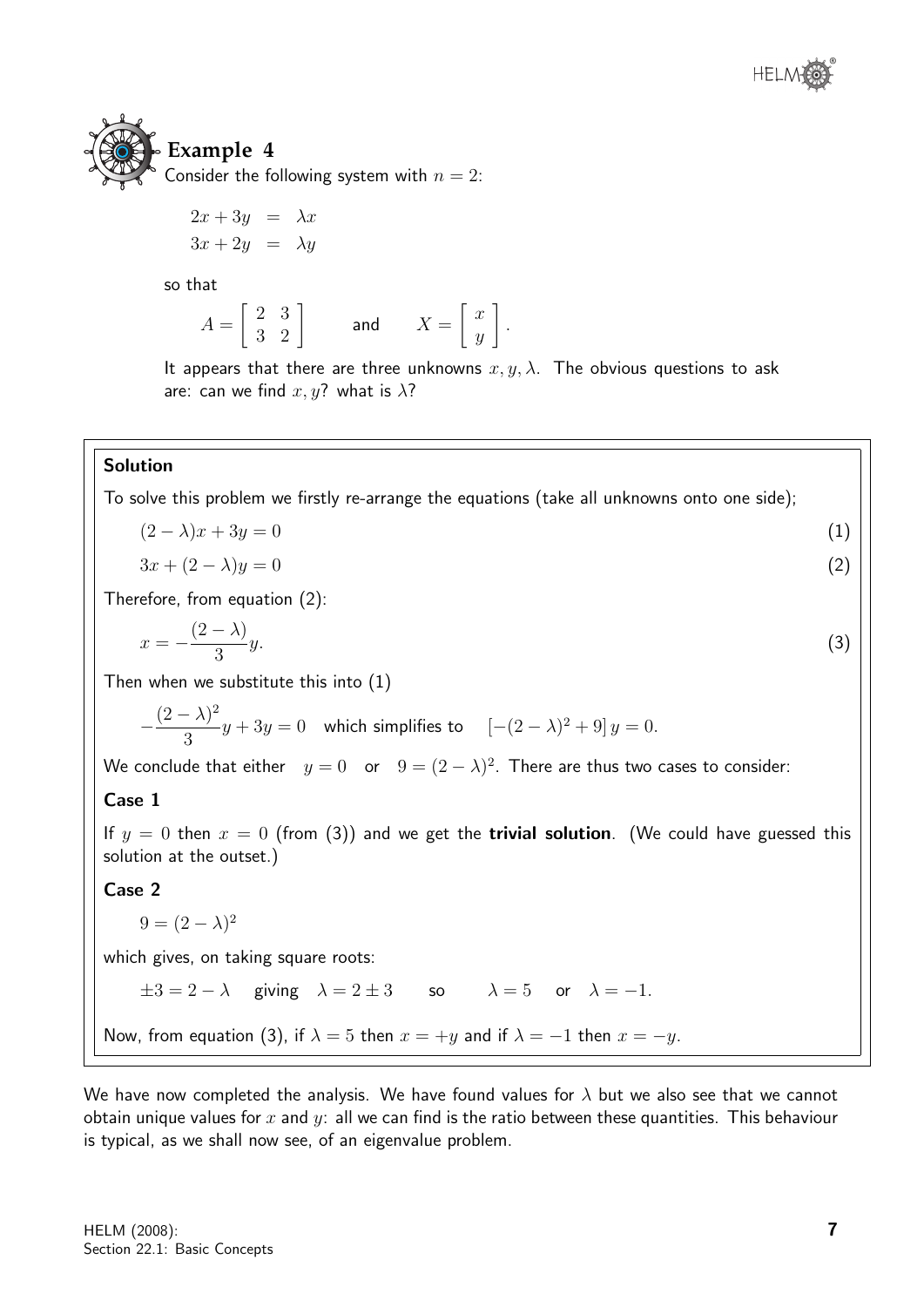## **2. General eigenvalue problems**

Consider a given square matrix A. If X is a column vector and  $\lambda$  is a scalar (a number) then the relation.

$$
AX = \lambda X \tag{4}
$$

is called an eigenvalue problem. Our purpose is to carry out an analysis of this equation in a manner similar to the example above. However, we will attempt a more general approach which will apply to all problems of this kind.

Firstly, we can spot an obvious solution (for X) to these equations. The solution  $X = 0$  is a possibility (for then both sides are zero). We will not be interested in these trivial solutions of the eigenvalue problem. Our main interest will be in the occurrence of **non-trivial solutions** for  $X$ . These may exist for special values of  $\lambda$ , called the **eigenvalues** of the matrix A. We proceed as in the previous example:

take all unknowns to one side:

$$
(A - \lambda I)X = 0 \tag{5}
$$

where I is a unit matrix with the same dimensions as A. (Note that  $AX - \lambda X = 0$  does not simplify to  $(A - \lambda)X = 0$  as you **cannot** subtract a scalar  $\lambda$  from a matrix A). This equation (5) is a **homogeneous** system of equations. In the notation of the earlier discussion  $C \equiv A - \lambda I$  and  $K \equiv 0$ . For such a system we know that non-trivial solutions will only exist if the determinant of the coefficient matrix is zero:

$$
\det(A - \lambda I) = 0 \tag{6}
$$

Equation (6) is called the characteristic equation of the eigenvalue problem. We see that the characteristic equation only involves one unknown  $\lambda$ . The characteristic equation is generally a polynomial in  $\lambda$ , with degree being the same as the order of A (so if A is  $2 \times 2$  the characteristic equation is a quadratic, if A is a  $3 \times 3$  it is a cubic equation, and so on). For each value of  $\lambda$  that is obtained the corresponding value of X is obtained by solving the original equations (4). These  $X$ 's are called eigenvectors.

N.B. We shall see that eigenvectors are only unique up to a multiplicative factor: i.e. if X satisfies  $AX = \lambda X$  then so does  $kX$  when k is any constant.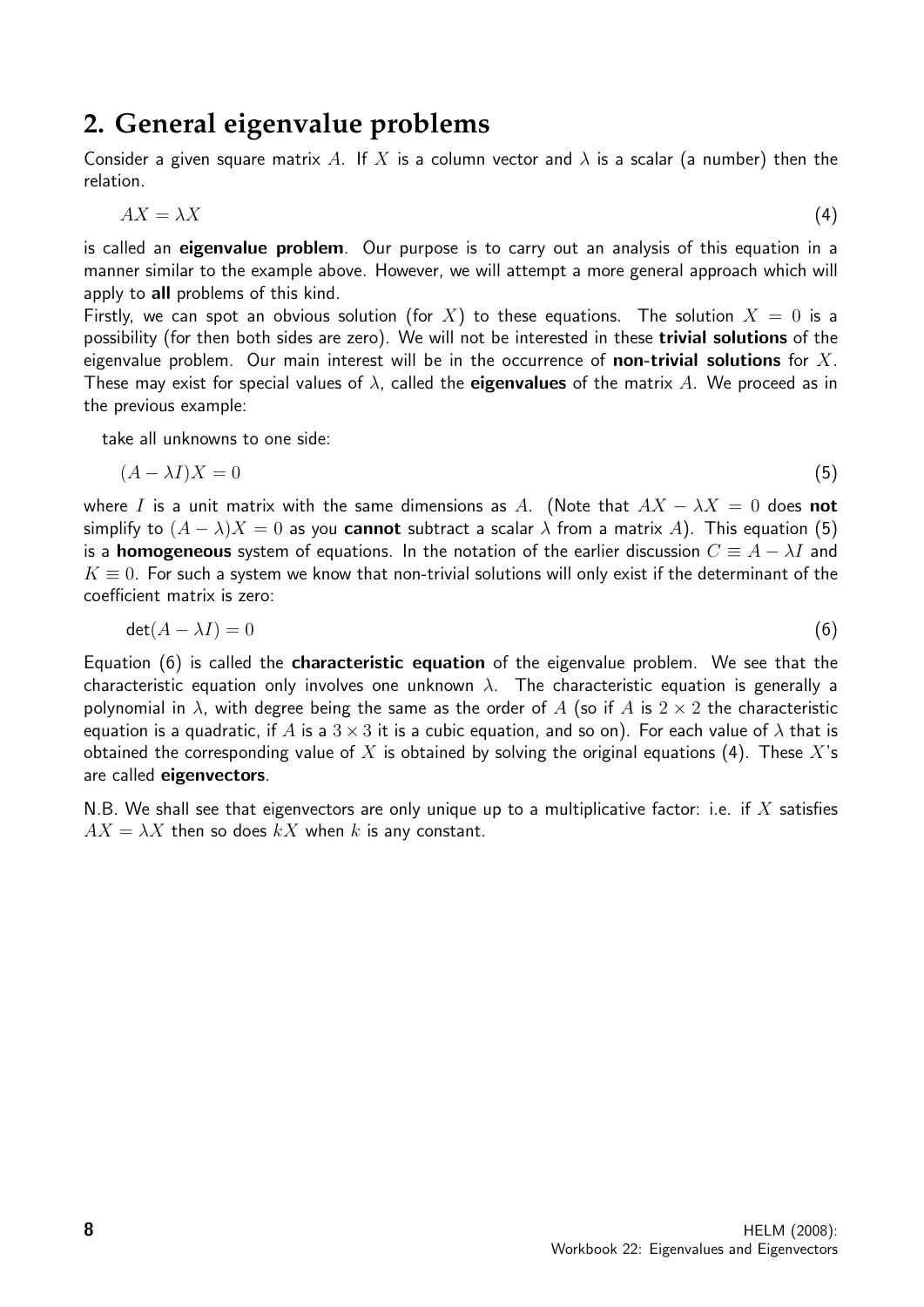

#### Solution

The eigenvalues and eigenvectors are found by solving the eigenvalue probelm

$$
AX = \lambda X \qquad X = \begin{bmatrix} x \\ y \end{bmatrix}
$$
 i.e.  $(A - \lambda I)X = 0$ .

Non-trivial solutions will exist if det  $(A - \lambda I) = 0$ 

that is, det  $\left\{ \left[ \begin{array}{cc} 1 & 0 \ 1 & 2 \end{array} \right] - \lambda \right\}$  $\left[\begin{array}{cc} 1 & 0 \\ 0 & 1 \end{array}\right]$  = 0,  $\therefore$  $1 - \lambda = 0$ 1  $2 - \lambda$  $\begin{array}{c} \begin{array}{c} \begin{array}{c} \end{array} \\ \begin{array}{c} \end{array} \end{array} \end{array}$  $= 0,$ expanding this determinant:  $(1 - \lambda)(2 - \lambda) = 0$ . Hence the solutions for  $\lambda$  are:  $\lambda = 1$  and  $\lambda = 2$ . So we have found two values of  $\lambda$  for this  $2 \times 2$  matrix A. Since these are unequal they are said to be distinct eigenvalues.

To each value of  $\lambda$  there corresponds an eigenvector. We now proceed to find the eigenvectors.

#### **Case 1**

 $\lambda = 1$  (smaller eigenvalue). Then our original eigenvalue problem becomes:  $AX = X$ . In full this is

 $x = x$  $x + 2y = y$ 

Simplifying

$$
\begin{array}{rcl}\nx & = & x \\
x + y & = & 0\n\end{array} \tag{a}
$$

All we can deduce here is that  $x=-y$  ∴  $X=\begin{bmatrix} & x\end{bmatrix}$  $-x$ 1 for any  $x \neq 0$ 

(We specify  $x \neq 0$  as, otherwise, we would have the trivial solution.)

So the eigenvectors corresponding to eigenvalue  $\lambda=1$  are all proportional to  $\left[\begin{array}{cc}1\cr -1\end{array}\right]$ −1  $\Big]$ , e.g.  $\Big[$   $\Big]$  $-2$ 1 ,  $\sqrt{ }$ −1 1 1 etc.

Sometimes we write the eigenvector in **normalised** form that is, with modulus or magnitude 1. Here, the normalised form of  $X$  is

$$
\frac{1}{\sqrt{2}} \begin{bmatrix} 1 \\ -1 \end{bmatrix}
$$
 which is unique.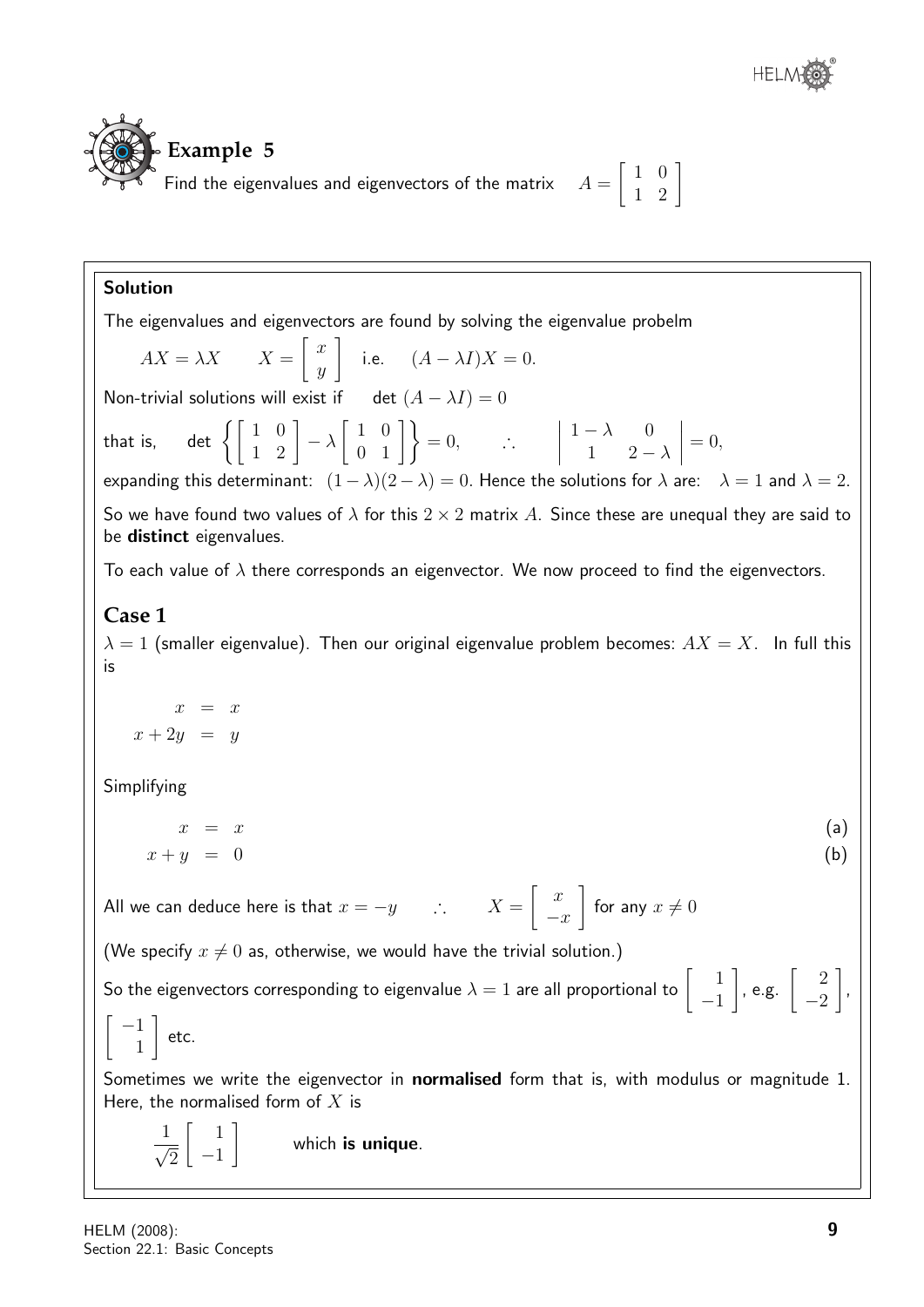#### Solution (contd.)

**Case 2** Now we consider the larger eigenvalue  $\lambda = 2$ . Our original eigenvalue problem  $AX = \lambda X$ becomes  $AX = 2X$  which gives the following equations:

$$
\left[\begin{array}{cc} 1 & 0 \\ 1 & 2 \end{array}\right] \left[\begin{array}{c} x \\ y \end{array}\right] = 2 \left[\begin{array}{c} x \\ y \end{array}\right]
$$

i.e.

$$
\begin{array}{rcl}\nx & = & 2x \\
x + 2y & = & 2y\n\end{array}
$$

These equations imply that  $x = 0$  whilst the variable y may take any value whatsoever (except zero as this gives the trivial solution).

Thus the eigenvector corresponding to eigenvalue  $\lambda=2$  has the form  $\left[\begin{array}{c} 0 \ 0 \end{array}\right]$  $\hat{y}$ , e.g.  $\begin{bmatrix} 0 \\ 1 \end{bmatrix}$ 1 1 ,  $\begin{bmatrix} 0 \end{bmatrix}$ 2 1 etc. The normalised eigenvector here is  $\begin{bmatrix} 0 \\ 1 \end{bmatrix}$ 1 1 .

In conclusion: the matrix  $A =$  $\begin{bmatrix} 1 & 0 \\ 1 & 2 \end{bmatrix}$  has two eigenvalues and two associated normalised eigenvectors:

$$
\lambda_1 = 1, \qquad \lambda_2 = 2
$$

$$
X_1 = \frac{1}{\sqrt{2}} \begin{bmatrix} 1 \\ -1 \end{bmatrix} \qquad X_2 = \begin{bmatrix} 0 \\ 1 \end{bmatrix}
$$



## **Example 6**

Find the eigenvalues and eigenvectors of the  $3 \times 3$  matrix

$$
A = \begin{bmatrix} 2 & -1 & 0 \\ -1 & 2 & -1 \\ 0 & -1 & 2 \end{bmatrix}
$$

#### Solution

The eigenvalues and eigenvectors are found by solving the eigenvalue problem

1

 $\frac{1}{2}$ 

 $AX = \lambda X$   $X =$  $\sqrt{ }$  $\overline{\phantom{a}}$  $\overline{x}$  $\hat{y}$ z

Proceeding as in Example 5:

 $(A - \lambda I)X = 0$  and non-trivial solutions for X will exist if det  $(A - \lambda I) = 0$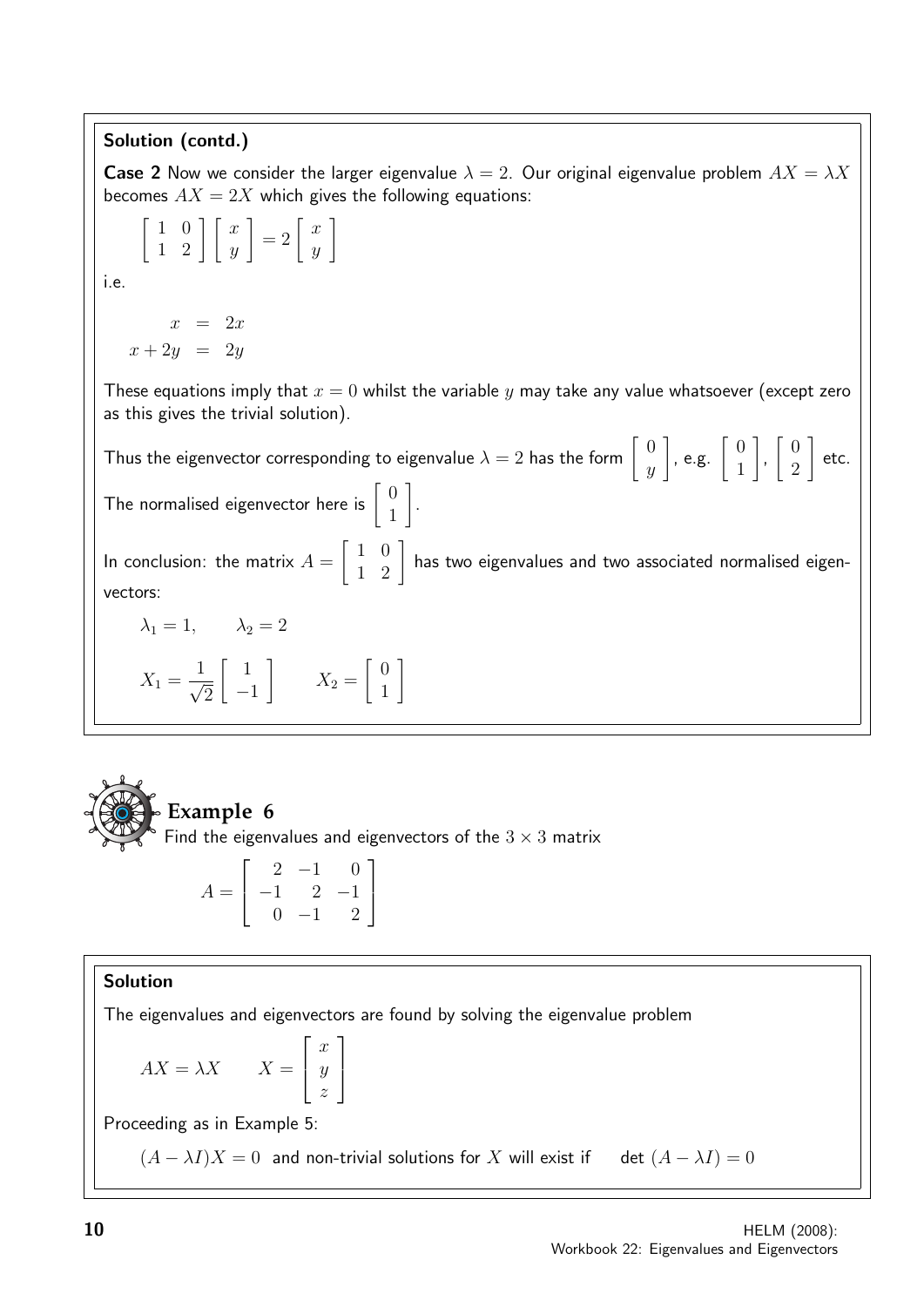

Solution (contd.) that is, det  $\sqrt{ }$  $\int$  $\mathcal{L}$  $\sqrt{ }$  $\overline{\phantom{a}}$  $2 -1 0$  $-1$  2  $-1$  $0 -1 2$ 1  $\vert -\lambda$  $\sqrt{ }$  $\overline{\phantom{a}}$ 1 0 0 0 1 0 0 0 1 1  $\overline{1}$  $\mathcal{L}$  $\mathcal{L}$  $\int$  $= 0$ i.e.  $2 - \lambda$  -1 0  $-1$  2 –  $\lambda$  –1 0  $-1$  2  $-\lambda$   $= 0.$ Expanding this determinant we find:  $(2 - \lambda)$   $2 - \lambda$  −1  $-1$  2 –  $\lambda$   $+$   $-1$   $-1$  $0 \quad 2 - \lambda$   $= 0$ that is,  $(2 - \lambda) \{(2 - \lambda)^2 - 1\} - (2 - \lambda) = 0$ Taking out the common factor  $(2 - \lambda)$ :  $(2 - \lambda)$  {4 - 4 $\lambda + \lambda^2 - 1 - 1$ } which gives:  $(2 - \lambda) [\lambda^2 - 4\lambda + 2] = 0.$ This is easily solved to give:  $\lambda = 2$  or  $\lambda = 1$  $4 \pm$ √  $16 - 8$ 2  $= 2 \pm$ √ 2. So (typically) we have found three possible values of  $\lambda$  for this  $3 \times 3$  matrix A. To each value of  $\lambda$  there corresponds an eigenvector. Case 1:  $\lambda = 2 -$ √ 2 (lowest eigenvalue) Then  $AX = (2 -$ √  $(2)X$  implies  $2x - y = (2 -$ √  $2)x$  $-x + 2y - z = (2 \mathbf{v}_{\alpha}$  $2)y$  $-y+2z = (2 \mathbf{v}_{\alpha}$  $2)z$ Simplifying √  $2x - y = 0$  (a)  $-x+$  $\mathbf{v}_{\alpha}$  $2y - z = 0$  (b)  $-y+$ √  $2z = 0$  (c) We conclude the following:  $(c) \Rightarrow y =$ √ 2z  $(a) \Rightarrow y =$ √  $2x$ these two relations give  $x = z$  then  $(b) \Rightarrow -x + 2x - x = 0$ The last equation gives us no information; it simply states that  $0 = 0$ .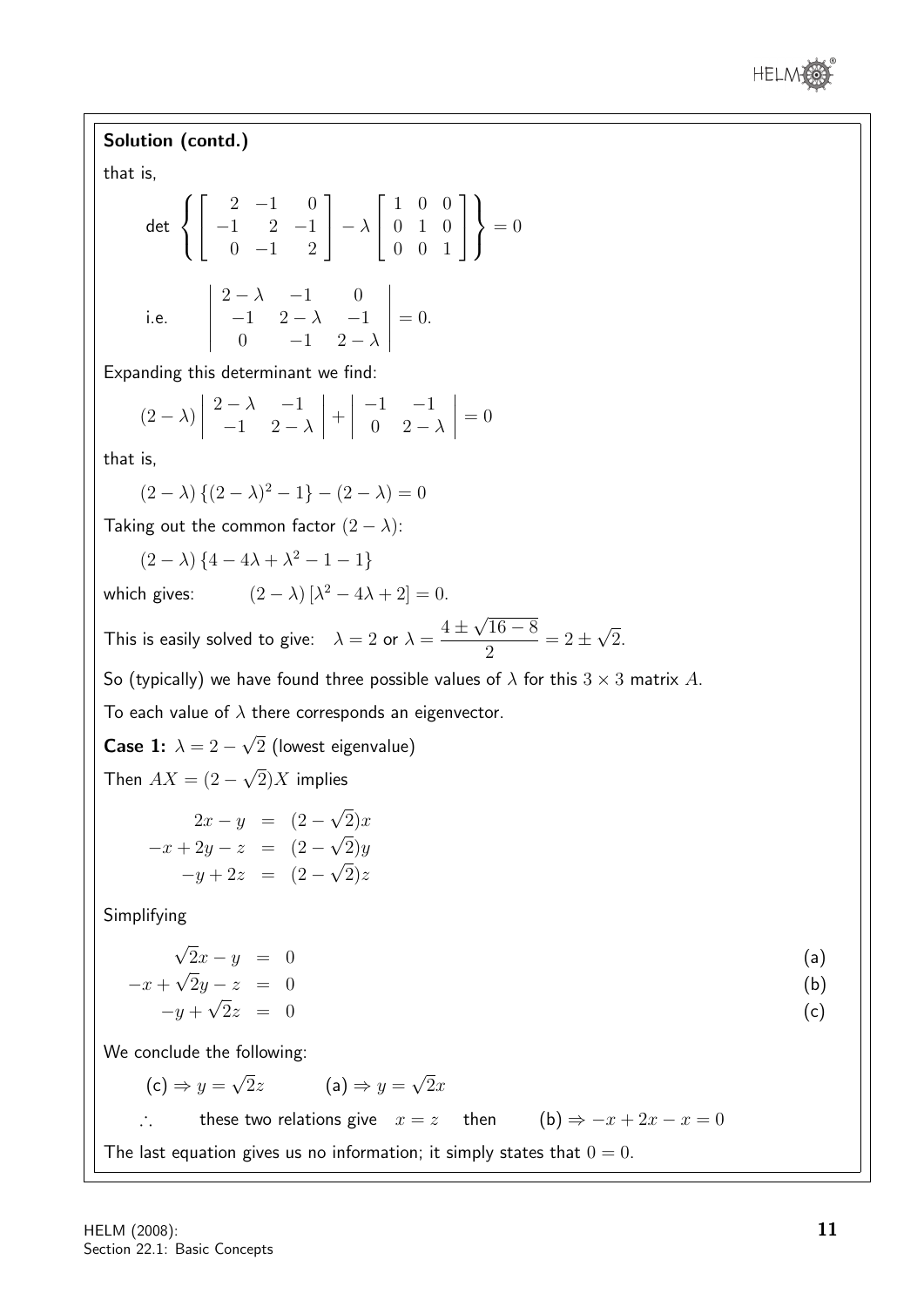Solution (contd.)  $\therefore$  X =  $\sqrt{ }$  $\overline{\phantom{a}}$  $\frac{x}{5}$  $2x$  $\overline{x}$ 1 for any  $x \neq 0$  (otherwise we would have the trivial solution). So the eigenvectors corresponding to eigenvalue  $\lambda = 2 - 1$ √  $\,2$  are all proportional to  $\sqrt{ }$  $\overline{\phantom{a}}$ 1 √ 2 1 1  $\vert \cdot$ In normalised form we have an eigenvector  $\frac{1}{2}$ 2  $\sqrt{ }$  $\overline{\phantom{a}}$ 1 √  $\overline{2}$ 1 1  $\vert \cdot$ Case 2:  $\lambda = 2$ Here  $AX = 2X$  implies  $\sqrt{ }$  $\overline{\phantom{a}}$  $2 -1 0$  $-1$  2  $-1$  $0 -1 2$ 1  $\overline{1}$  $\sqrt{ }$  $\overline{\phantom{a}}$  $\boldsymbol{x}$  $\hat{y}$ z 1  $\Big| = 2$  $\sqrt{ }$  $\overline{\phantom{a}}$  $\overline{x}$  $\hat{y}$ z 1  $\overline{1}$ i.e.  $2x - y = 2x$  $-x + 2y - z = 2y$  $-y+2z = 2z$ After simplifying the equations become:  $-y = 0$  (a)  $-x-z = 0$  (b)  $-y = 0$  (c) (a), (c) imply  $y = 0$ : (b) implies  $x = -z$ ∴ eigenvector has the form  $\sqrt{ }$  $\overline{\phantom{a}}$  $\overline{x}$ 0  $-x$ 1 for any  $x \neq 0$ . That is, eigenvectors corresponding to  $\lambda = 2$  are all proportional to  $\sqrt{ }$  $\overline{\phantom{a}}$ 1  $\theta$ −1 1  $\vert \cdot$ In normalised form we have an eigenvector √  $\overline{2}$  $\sqrt{ }$  $\overline{\phantom{a}}$ 1  $\theta$ −1 1  $\vert \cdot$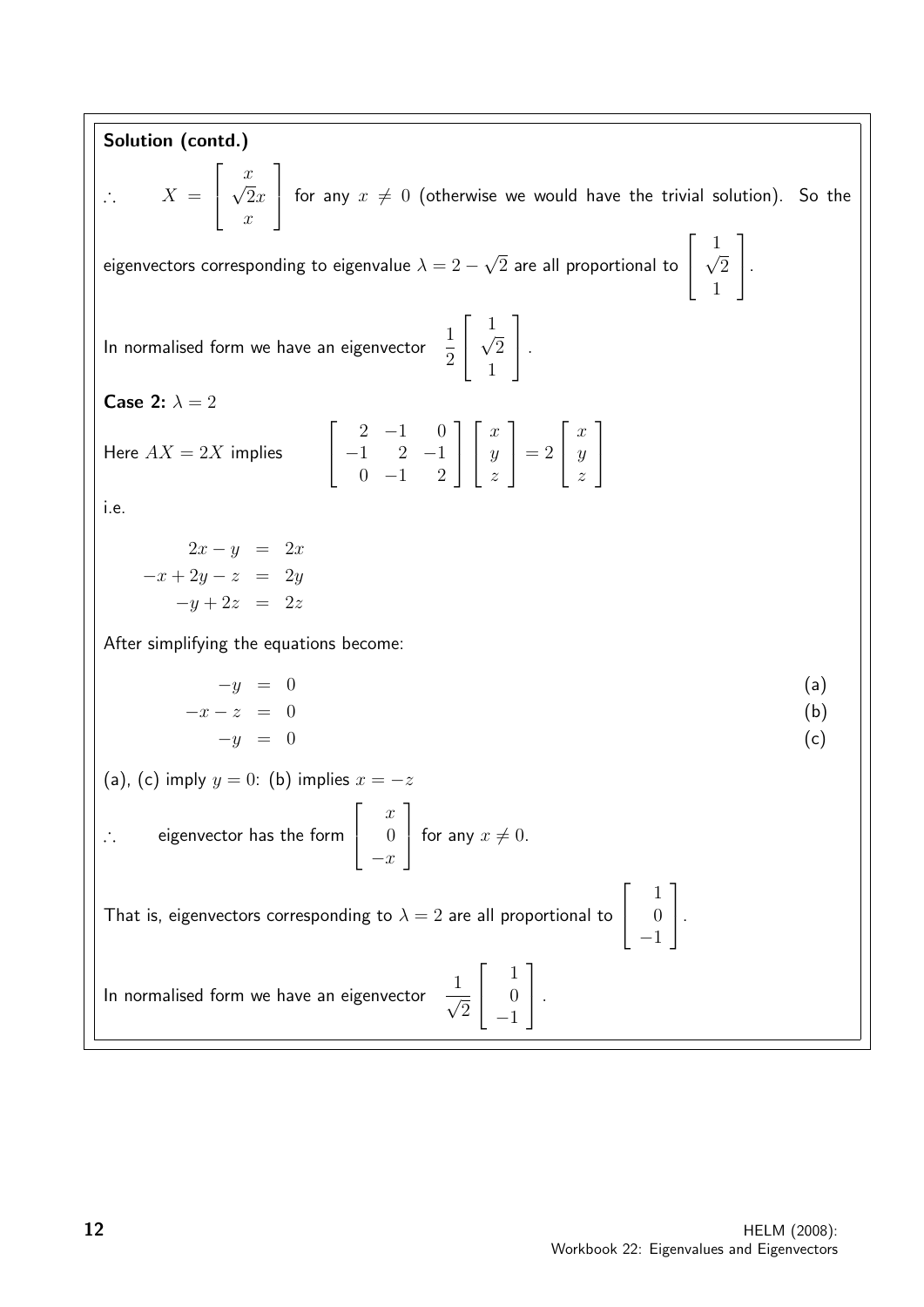



#### **Exercise**

Find the eigenvalues and eigenvectors of each of the following matrices  $A$ :

(a) 
$$
\begin{bmatrix} 4 & -2 \\ 1 & 1 \end{bmatrix}
$$
 (b)  $\begin{bmatrix} 1 & 2 \\ -8 & 11 \end{bmatrix}$  (c)  $\begin{bmatrix} 2 & 0 & -2 \\ 0 & 4 & 0 \\ -2 & 0 & 5 \end{bmatrix}$  (d)  $\begin{bmatrix} 10 & -2 & 4 \\ -20 & 4 & -10 \\ -30 & 6 & -13 \end{bmatrix}$   
\n**Answer** (eigenvectors are written in normalised form)  
\n(a) 3 and 2;  $\begin{bmatrix} 2/\sqrt{5} \\ 1/\sqrt{5} \end{bmatrix}$  and  $\begin{bmatrix} 1/\sqrt{2} \\ 1/\sqrt{2} \end{bmatrix}$   
\n(b) 3 and 9;  $\frac{1}{\sqrt{2}} \begin{bmatrix} 1 \\ 1 \end{bmatrix}$  and  $\frac{1}{\sqrt{17}} \begin{bmatrix} 1 \\ 4 \end{bmatrix}$ 

4

(c) 1, 4 and 6; 
$$
\frac{1}{\sqrt{5}} \begin{bmatrix} 2 \\ 0 \\ 1 \end{bmatrix}
$$
;  $\begin{bmatrix} 0 \\ 1 \\ 0 \end{bmatrix}$ ;  $\frac{1}{\sqrt{5}} \begin{bmatrix} 1 \\ 0 \\ -2 \end{bmatrix}$   
(d) 0, -1 and 2;  $\frac{1}{\sqrt{26}} \begin{bmatrix} 1 \\ 5 \\ 0 \end{bmatrix}$ ;  $\frac{1}{\sqrt{5}} \begin{bmatrix} 0 \\ 2 \\ 1 \end{bmatrix}$ ;  $\frac{1}{\sqrt{5}} \begin{bmatrix} 1 \\ 0 \\ -2 \end{bmatrix}$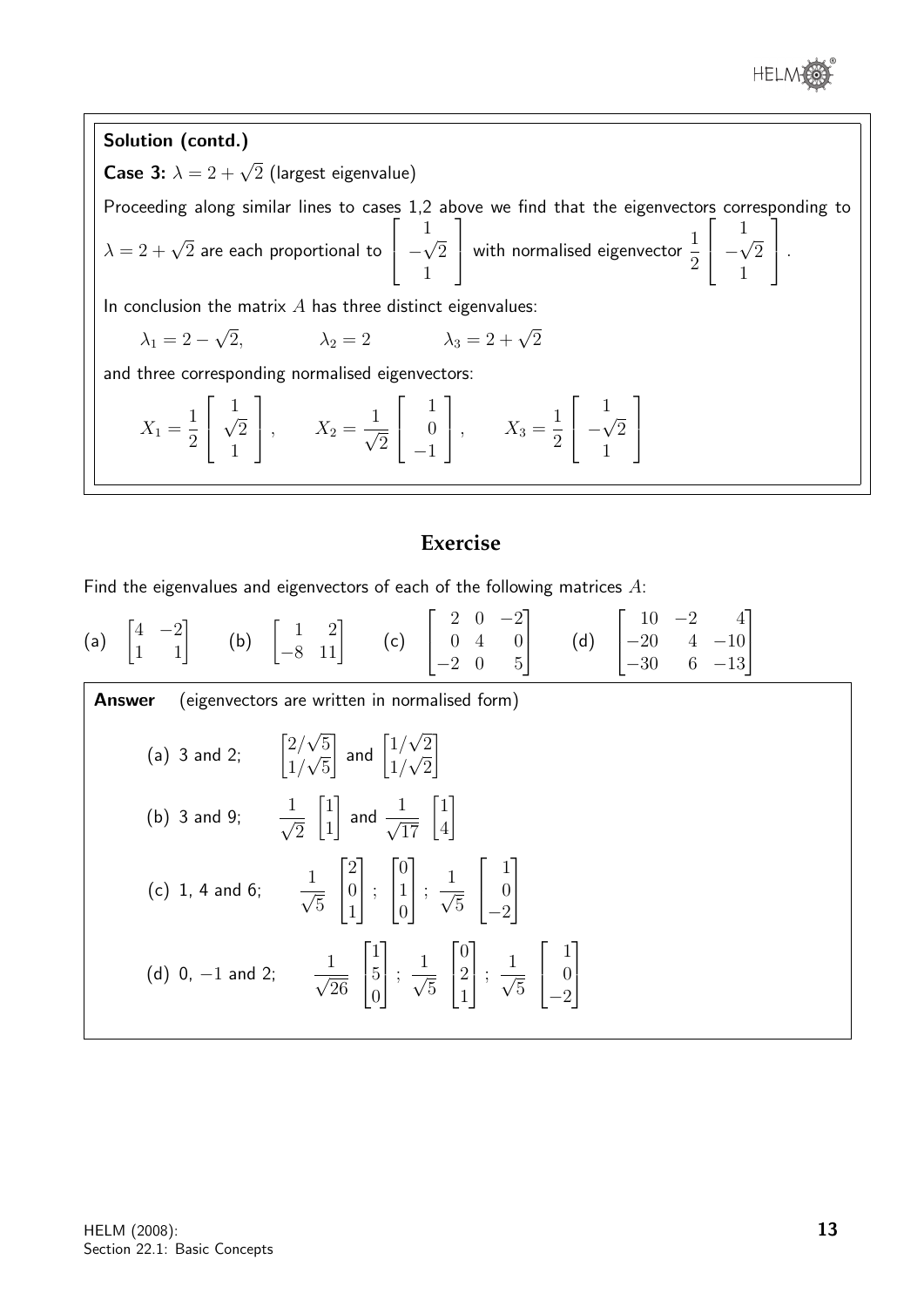## **3. Properties of eigenvalues and eigenvectors**

There are a number of general properties of eigenvalues and eigenvectors which you should be familiar with. You will be able to use them as a check on some of your calculations.

#### Property 1: Sum of eigenvalues

For any square matrix  $A$ :

sum of eigenvalues = sum of diagonal terms of A (called the **trace** of A)

Formally, for an  $n \times n$  matrix  $A:$   $\sum_{n=1}^n$  $i=1$  $\lambda_i = \operatorname{trace}(A)$ 

(Repeated eigenvalues must be counted according to their multiplicity.)

Thus if  $\lambda_1=4, \lambda_2=4, \lambda_3=1$  then  $\sum$ 3  $i=1$  $\lambda_i = 9$ ).

#### Property 2: Product of eigenvalues

For any square matrix  $A$ :

product of eigenvalues  $=$  determinant of  $A$ 

Formally: 
$$
\lambda_1 \lambda_2 \lambda_3 \cdots \lambda_n = \prod_{i=1}^n \lambda_i = \det(A)
$$

The symbol  $\prod$  simply denotes multiplication, as  $\sum$  denotes summation.

**Example 7**  
Verify Properties 1 and 2 for the 3 × 3 matrix:  

$$
A = \begin{bmatrix} 2 & -1 & 0 \\ -1 & 2 & -1 \\ 0 & -1 & 2 \end{bmatrix}
$$

whose eigenvalues were found earlier.

#### Solution

The three eigenvalues of this matrix are:

$$
\lambda_1 = 2 - \sqrt{2}, \qquad \lambda_2 = 2, \qquad \lambda_3 = 2 + \sqrt{2}
$$

**Therefore** 

$$
\lambda_1 + \lambda_2 + \lambda_3 = (2 - \sqrt{2}) + 2 + (2 + \sqrt{2}) = 6 = \text{trace}(A)
$$

whilst 
$$
\lambda_1 \lambda_2 \lambda_3 = (2 - \sqrt{2})(2)(2 + \sqrt{2}) = 4 = \det(A)
$$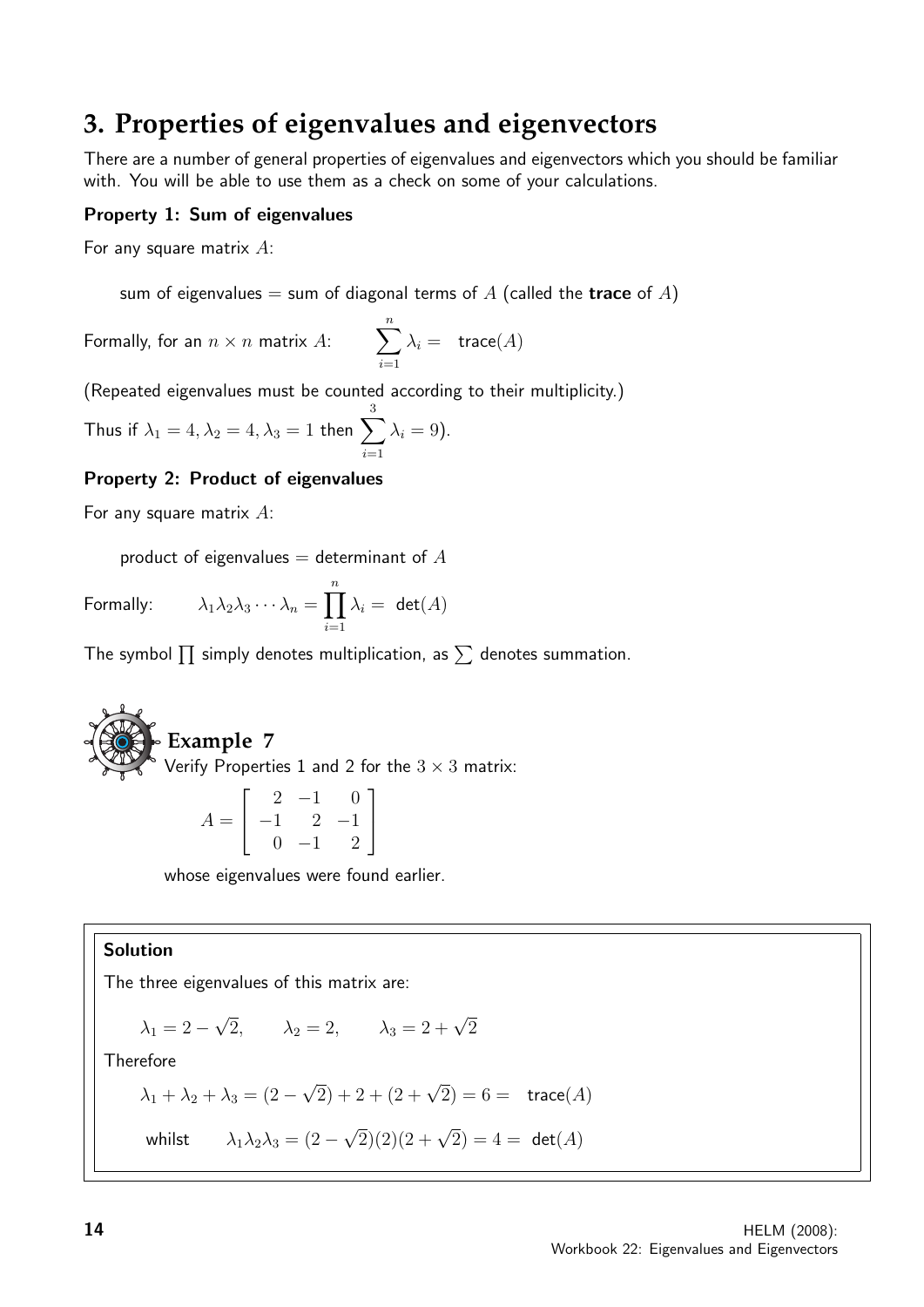

#### Property 3: Linear independence of eigenvectors

Eigenvectors of a matrix  $A$  corresponding to distinct eigenvalues are **linearly independent** i.e. one eigenvector **cannot** be written as a linear sum of the other eigenvectors. The proof of this result is omitted but we illustrate this property with two examples.

We saw earlier that the matrix

$$
A = \left[ \begin{array}{cc} 1 & 0 \\ 1 & 2 \end{array} \right]
$$

has distinct eigenvalues  $\lambda_1 = 1$   $\lambda_2 = 2$  with associated eigenvectors

$$
X^{(1)} = \frac{1}{\sqrt{2}} \begin{bmatrix} 1 \\ -1 \end{bmatrix} \qquad X^{(2)} = \begin{bmatrix} 0 \\ 1 \end{bmatrix}
$$

respectively.

Clearly  $X^{(1)}$  is not a constant multiple of  $X^{(2)}$  and these eigenvectors are linearly independent.

We also saw that the  $3 \times 3$  matrix

$$
A = \begin{bmatrix} 2 & -1 & 0 \\ -1 & 2 & -1 \\ 0 & -1 & 2 \end{bmatrix}
$$

had the following distinct eigenvalues  $\lambda_1 = 2 - 1$  $\sqrt{2}$ ,  $\lambda_2 = 2$ ,  $\lambda_3 = 2 + \sqrt{2}$  with corresponding eigenvectors of the form shown:

$$
X^{(1)} = \begin{bmatrix} 1 \\ \sqrt{2} \\ 1 \end{bmatrix}, \qquad X^{(2)} = \begin{bmatrix} 1 \\ 0 \\ -1 \end{bmatrix}, \qquad X^{(3)} = \begin{bmatrix} 1 \\ -\sqrt{2} \\ 1 \end{bmatrix}
$$

Clearly none of these eigenvectors is a constant multiple of any other. Nor is any one obtainable as a linear combination of the other two. The three eigenvectors are linearly independent.

#### Property 4: Eigenvalues of diagonal matrices

A  $2 \times 2$  diagonal matrix D has the form

$$
D = \left[ \begin{array}{cc} a & 0 \\ 0 & d \end{array} \right]
$$

The characteristic equation

$$
|D - \lambda I| = 0 \quad \text{is} \quad \begin{vmatrix} a - \lambda & 0 \\ 0 & d - \lambda \end{vmatrix} = 0
$$

i.e. 
$$
(a - \lambda)(d - \lambda) = 0
$$

So the eigenvalues are simply the diagonal elements  $a$  and  $d$ .

Similarly a  $3 \times 3$  diagonal matrix has the form

 $D =$  $\sqrt{ }$  $\overline{1}$ a 0 0 0 b 0  $0 \quad 0 \quad c$ 1  $\overline{1}$ 

having characteristic equation

HELM (2008): Section 22.1: Basic Concepts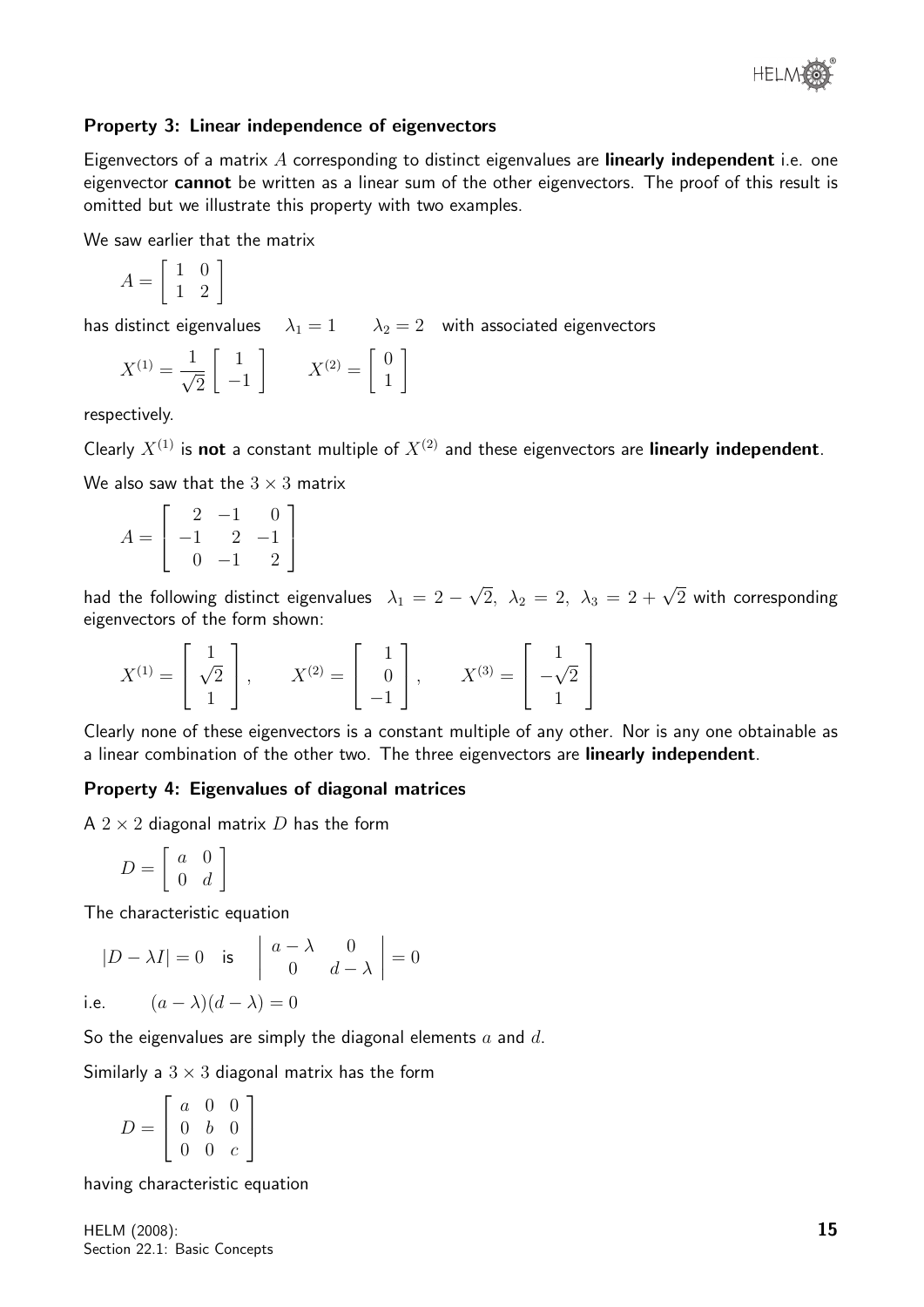$$
|D - \lambda I| = (a - \lambda)(b - \lambda)(c - \lambda) = 0
$$

so again the diagonal elements are the eigenvalues.

We can see that a diagonal matrix is a particularly simple matrix to work with. In addition to the eigenvalues being obtainable immediately by inspection it is exceptionally easy to multiply diagonal matrices.

$$
D_1 = \begin{bmatrix} a & 0 & 0 \\ 0 & b & 0 \\ 0 & 0 & c \end{bmatrix} \quad D_2 \text{ and } D_2D_1 \text{ of the diagonal matrices}
$$

| <b>Your solution</b>                                                                                   |  |  |  |  |  |
|--------------------------------------------------------------------------------------------------------|--|--|--|--|--|
|                                                                                                        |  |  |  |  |  |
| <b>Answer</b>                                                                                          |  |  |  |  |  |
| $D_1D_2 = D_2D_1 = \left[ \begin{array}{ccc} ae & 0 & 0 \ 0 & bf & 0 \ 0 & 0 & cg \end{array} \right]$ |  |  |  |  |  |
| which of course is also a diagonal matrix.                                                             |  |  |  |  |  |

#### **Exercise**

If  $\lambda_1, \lambda_2, \ldots, \lambda_n$  are the eigenvalues of a matrix A, prove the following:

- (a)  $A^T$  has eigenvalues  $\lambda_1, \lambda_2, \ldots, \lambda_n$ .
- (b) If  $A$  is upper triangular, then its eigenvalues are exactly the main diagonal entries.
- (c) The inverse matrix  $A^{-1}$  has eigenvalues  $\frac{1}{1}$  $\lambda_1$ , 1  $\lambda_2$ , . . . 1  $\lambda_n$ .
- (d) The matrix  $A kI$  has eigenvalues  $\lambda_1 k, \lambda_2 k, \ldots \lambda_n k$ .
- (e) (Harder) The matrix  $A^2$  has eigenvalues  $\lambda_1^2, \lambda_2^2, \ldots \lambda_n^2$ .
- (f) (Harder) The matrix  $A^k$   $(k$  a non-negative integer) has eigenvalues  $\lambda_1^k, \lambda_2^k, \ldots \lambda_n^k.$

Verify the above results for any  $2 \times 2$  matrix and any  $3 \times 3$  matrix found in the previous Exercises on page 13.

N.B. Some of these results are useful in the numerical calculation of eigenvalues which we shall consider later.